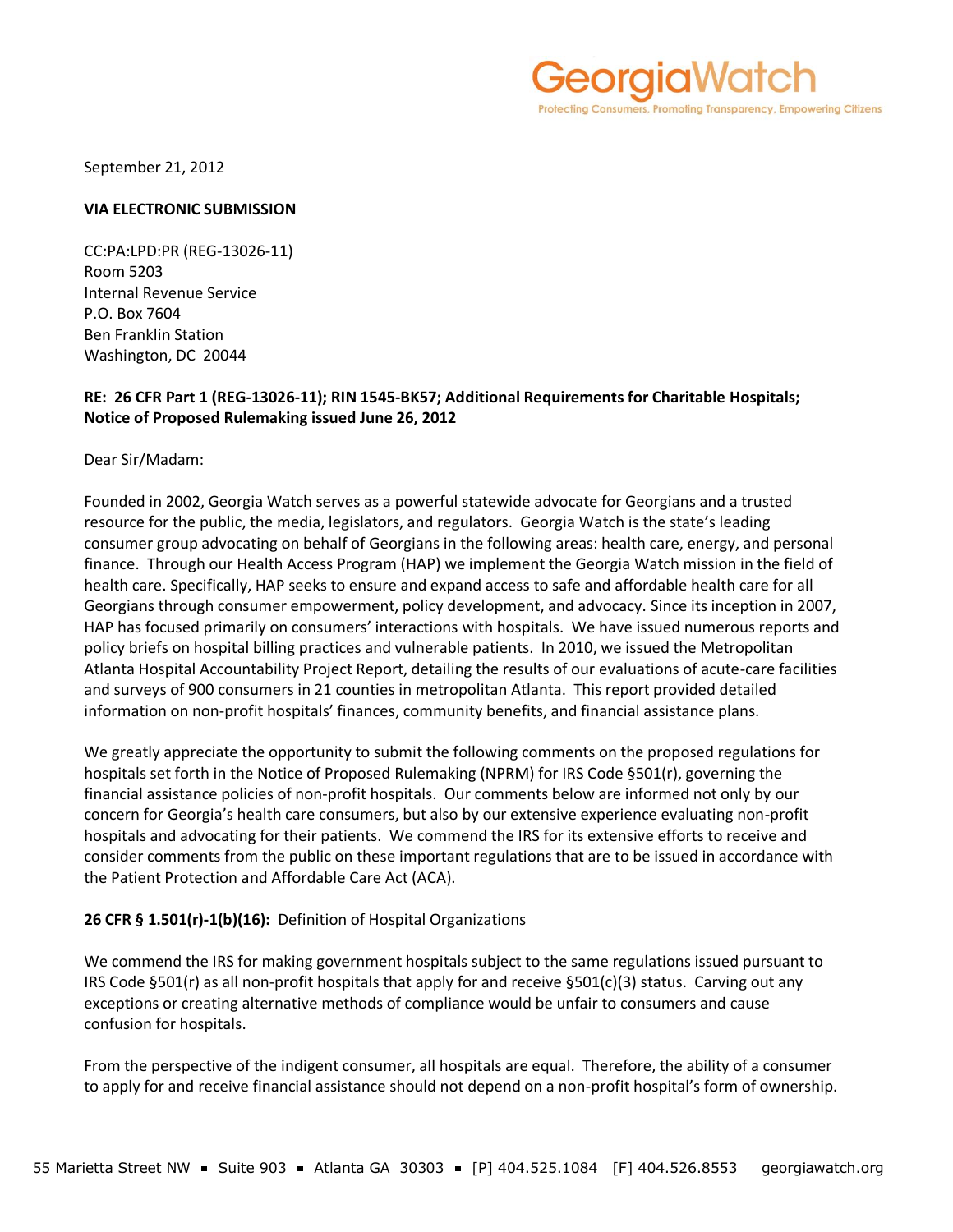

Furthermore, because most non-profit hospitals are owned wholly or in-part by government or quasigovernment entities, it would not be prudent to carve out exceptions or alternate regulations for hospitals that actually make up the majority of those subject to the rules. As the definition is currently written, however, it is not clear what would qualify a hospital as a "government hospital." Would that mean direct ownership by a governmental entity, such as a city, county, or state? Would it include hospitals owned by regulatory authorities established by governments but run independently? Would it include hospitals owned by a public/private partnership? Would it include private hospitals that use medical students and residents from public universities?

For these reasons, we would encourage the IRS to retain the language already included in §1.501(r)-1(b)(16) of the proposed regulations defining hospital organizations and not make a distinction for government hospitals. Likewise, we would not support any alternative methods that a so-called government hospital could use to satisfy the requirements of IRS code §501(r)(4) through (6).

# **26 CFR § 1.501(r)-4(a)(2):** Eligibility Criteria and Basis for Calculating Amounts Charged to Patients

While we are disappointed that the ACA did not provide for minimum requirements for a hospital's financial assistance plan (FAP), we applaud the agency for requesting comments on whether a hospital's Community Health Needs Assessment (CHNA) should inform its FAP. Ideally, all non-profit hospitals should be held to minimum standards for their FAPs and their CHNAs should be used to address special needs beyond the minimum requirements for FAPs. Because there are no minimum standards, we would support tying the FAP to the CHNA and encourage the IRS to include additional regulations that mandate the reporting of how a hospital is using its FAP to respond to its CHNA. However, we are also concerned that a hospital may thus be able to use its CHNA as a means of avoiding certain forms of assistance. Therefore, we would advocate that a patient's eligibility for a hospital's FAP should be based on simple income qualifications, with additional special qualification categories, based on the CHNA, for patients who may not otherwise qualify based on income.

Furthermore, we would like to see the regulations clarify in §1.501(r)-4(b) that FAPs must be available to underinsured as well as well as uninsured patients. We receive frequent inquiries from consumers who have health insurance but who are nonetheless seriously indebted to hospitals due to large deductibles and co-pays. At most non-profit hospitals in Georgia, patients with any form of health insurance are not eligible for financial assistance. For example, we recently received an inquiry from an insured consumer who underwent multiple procedures for cancer at a hospital over the course of three years. Her calendar year deductible was \$3,000, and along with co-pays, she now owes over \$15,000. She was not eligible for financial assistance due to her insurance status, even though she only takes home \$2,000 per month and spends \$500 per month on prescription drugs. Fortunately, she was able to move in with her daughter to save money and has worked out a payment plan with the hospital; otherwise, she would have had to declare bankruptcy. In addition, according to a survey we conducted in 2010, 72% of underinsured consumers admitted to delaying care for fear of not being able to afford their portion of medical expenses. Given the potential for high out-of-pocket costs even for insured patients, the regulations should specifically preclude non-profit hospitals from automatically excluding insured patients from their FAPs. Eligibility should be based on the total amount of debt owed and one's ability to pay, regardless of insurance status.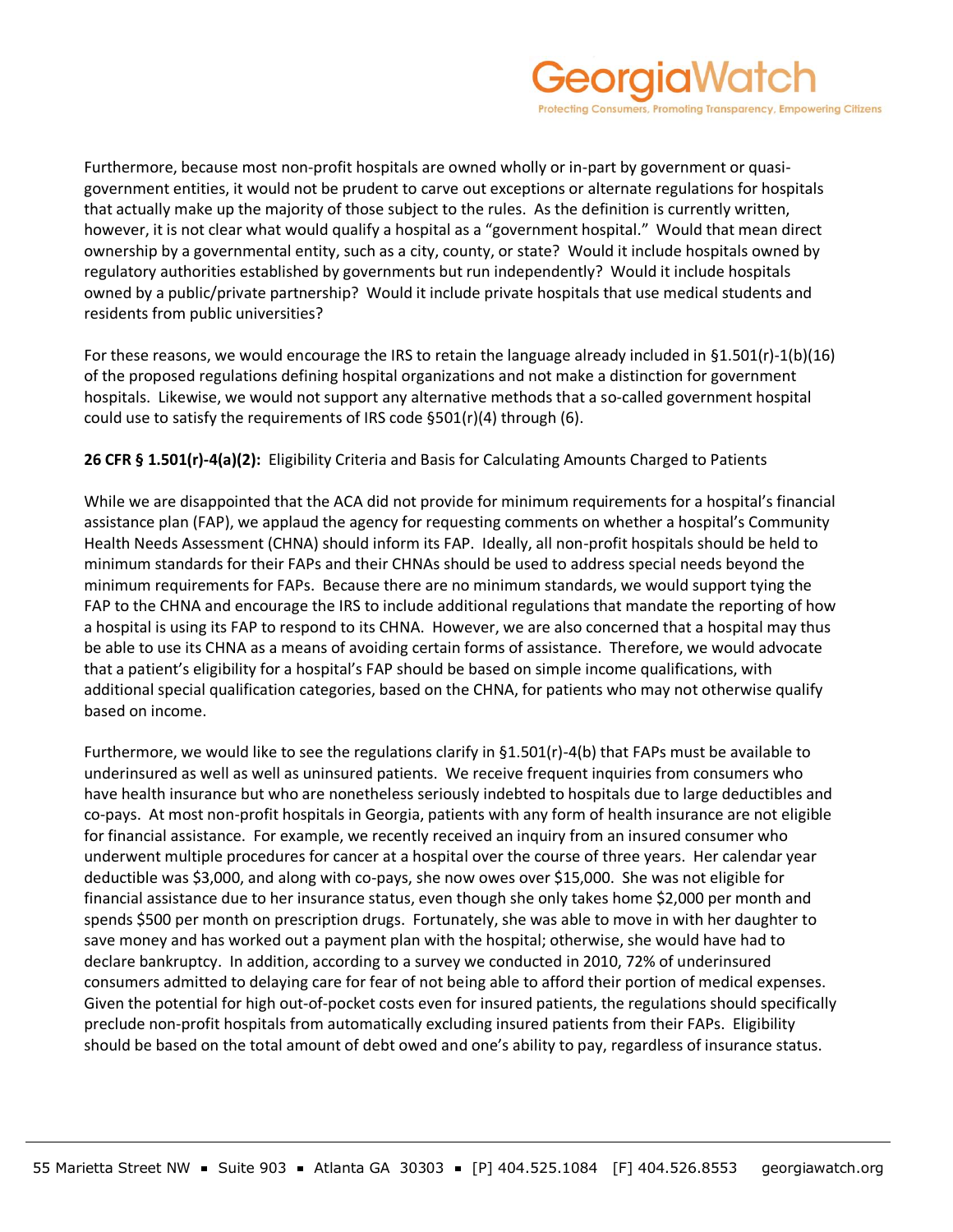# **26 CFR § 1.501(r)-4(a)(5):** Widely Publicizing the FAP

Georgia Watch supports the inclusion of the requirement that the FAP not only be published in English but also in any language that is spoken primarily by at least 10 per cent of the community to be served by the hospital (§1.501(r)-4(a)(5)(B)). We would, however, go further and suggest that this section require publication in English and Spanish, as well as any other language spoken primarily by 10 per cent or more of the community. Spanish is the second most widely spoken language in the United States and is spoken by large portions of the population in almost every state. Even in states without a significant Hispanic community, there are enough Spanish speaking persons in the United States who can potentially travel that it would still be prudent for hospitals in these areas to have materials available in Spanish. Additionally, other federal and state laws, and regulations, such as Georgia's Indigent Care Trust Fund, already require hospital materials to be available in both English and Spanish; thus, adding this additional requirement to the regulations for FAPs would not unjustly burden hospitals. The IRS could also allow hospitals who find this requirement unduly burdensome to apply for waivers if they can show that Hispanics make up an insignificant portion of their service community.

We would also recommend that this section go even further and require hospitals to take reasonable steps to provide translation services, at no charge, to any individual who does not speak the languages in which a hospital's FAP is published. Such a requirement would be consistent with Title VI of the Civil Rights Act and Executive Order 11,366 which require such services be provided by all hospitals receiving federal funds, such as Medicaid and Medicare, for key hospital programs. Because such services are already required, the addition of this requirement to §1.501(r)-4(a)(5)(B) should not unduly burden hospitals.

In addition to requiring publication in Spanish and the availability of other interpretive services, we would also encourage the IRS to include a requirement in §1.501(r)-4(a)(5) that FAPs be made accessible to the visually impaired and other handicapped individuals in full accordance with ADA guidelines.

# **26 CFR § 1.501(r)-5(b):** Amounts Generally Billed (AGB)

We agree with prior commenters who recommend requiring that hospital facilities use Medicare rates to determine AGB. This method is included in the proposed regulations as the prospective method detailed in § 1.501(r)-5(b)(2) and would provide the greatest amount of transparency and predictability for consumers, as well as hospitals. However, we are disappointed that the agency has given hospitals the option to use another method to determine AGB, namely that of "looking back" on a prior year's payments by insurance companies and/or Medicare. We believe this "look back" method detailed in §5(b)(1) of the proposed regulations would give hospitals too much leeway in determining AGB, permit hospitals to determine AGB in secret, and deprive consumers of any cost-predictability for hospital services.

As the NPRM points out, if hospitals were unhappy with the AGB percentage determined by the "look back" method, they could increase their gross charges, apply the AGB percentage as determined by prior insurance and/or Medicare payments to those increased gross charges, and thereby increase the amount billed to an indigent patient (Fed. Reg. vol. 77, no. 123, p. 38154, 3d column). However, if they were simply required to use Medicare payments to determine AGB, such a scenario would not be possible, because the amounts would already be set by Medicare codes. Furthermore, Medicare amounts are public information, whereas hospitals' contracts with insurance companies are proprietary; thus, the computation of AGB using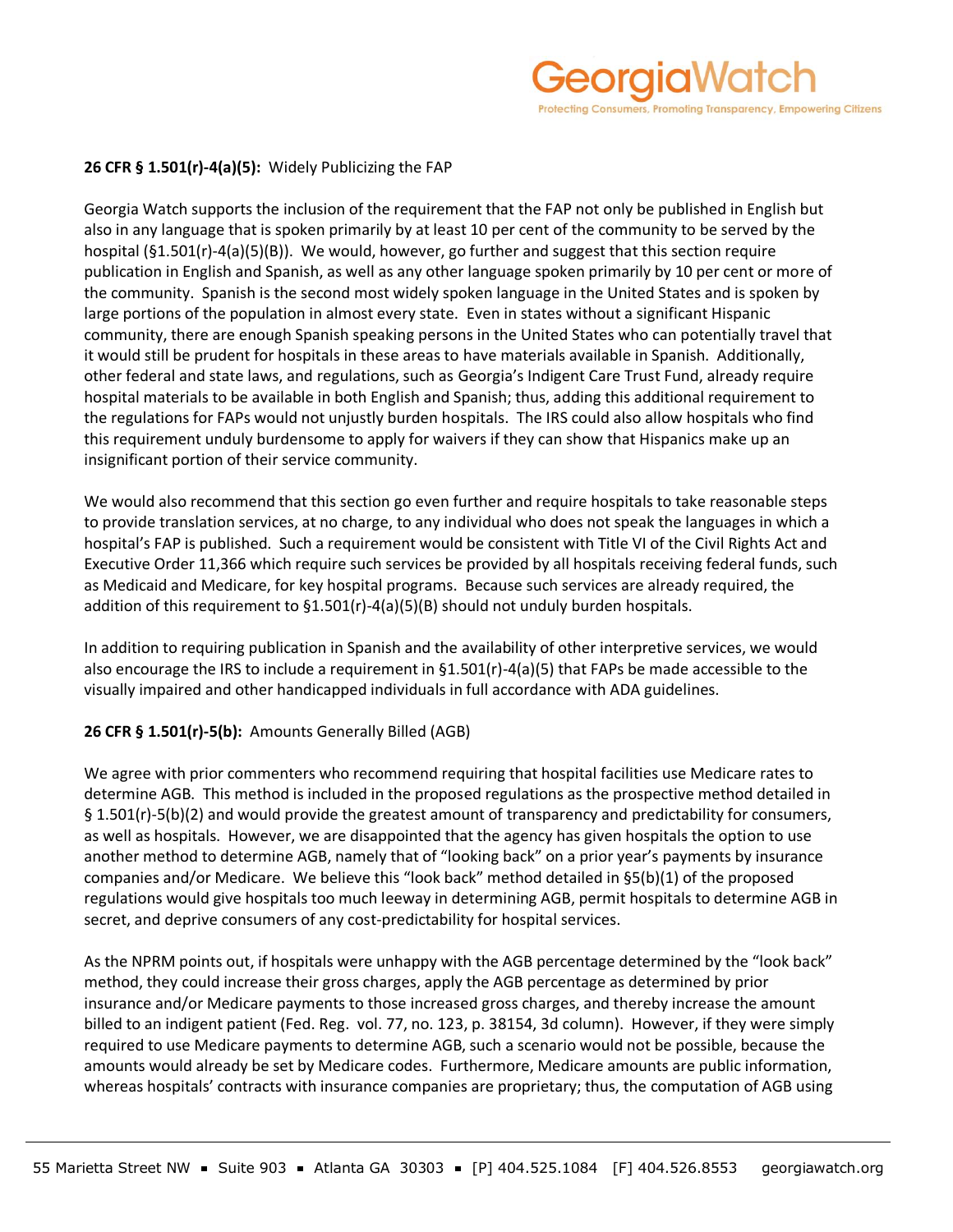# eorgiaWatch rotecting Consumers, Promoting Transparency, Empowering Citizens

the "look back" method could be undertaken in virtual secrecy by a hospital with no public accountability. Finally, because Medicare payments are known, consumers could know ahead of time how much they would be charged for a procedure. Such would not be the case, however, when a hospital uses the "look back" method and averages insurance payment rates that are not public information. Moreover, such a method of computing AGB would vary by hospital, creating even less predictability for consumers.

Given our concerns with the "look back" method, we would recommend certain safeguards be required by hospitals that choose this method in order to protect indigent consumers. Hospitals should not be permitted to exclude Medicare payments from the determination of AGB. For most hospitals, Medicare accounts for such a substantial amount of revenue that it would be unrealistic not to factor in Medicare payments to the amounts that a hospital generally bills for services. Furthermore, because Medicare rates are usually lower than private insurance, excluding them from AGB calculation would only increase costs for consumers above what the average insured patient would have had to pay. Such a result would be inconsistent with the statutory phrase "amounts generally billed to individuals who have insurance" (IRS Code §501(r)(5)(a)).

We would also oppose allowing hospitals to compute AGB based on the "look back" method by using a representative sample of claims paid in full over the prior 12 months. Such an option would give hospitals even greater leeway to manipulate their computations than they already have under the proposed regulations. We have already expressed concern that the "look back" method currently described in §1.501(r)-5(b)(1) of the proposed regulations does not provide enough transparency or protections for consumers; allowing sampling to be used to determine AGB would only exacerbate this problem.

Finally, we are also concerned that the regulations could permit a hospital to raise its gross charges in order to compensate for having to apply the AGB percentage to a qualifying patient's bill. We would support additional safeguards in the regulations to prevent this occurrence. One such safeguard is mentioned in the NPRM (Fed. Reg. vol. 77, no. 123, p. 38155, 1st column) and would require applying the AGB percentage to current charges minus any increase in those charges since the AGB percentage was determined. Another possible safeguard would be to require hospitals that use the "look back" method to determine the AGB percentage on an annual basis and apply that percentage to subsequent charges for the next year so long as those charges represent no more than an increase consistent with the current rate of inflation. We appreciate the IRS identifying increases in gross charges as a potential problem for consumers and for being willing to institute safeguards to protect their interests.

# **26 CFR § 1.501(r)-5(d):** Safe Harbor for Certain Charges in Excess of AGB

We applaud the IRS for providing protections for patients who for one reason or another may not have completed a timely application for financial assistance. However, we are disturbed that the sales of debt would not be included in the extraordinary collection actions (ECAs) that a hospital must reverse once it has determined that an individual is FAP eligible (Fed. Reg. vol. 77, no. 123, p. 38155, 2d column). We fear that excluding the sale of debt from the reversal requirements would encourage hospitals to quickly sell their debts to avoid compliance with the reversal requirements. We would, therefore, encourage the IRS to include the sale of debt as one of the ECAs that must be reversed once FAP eligibility has been established. Otherwise the protections afforded consumers are insufficient.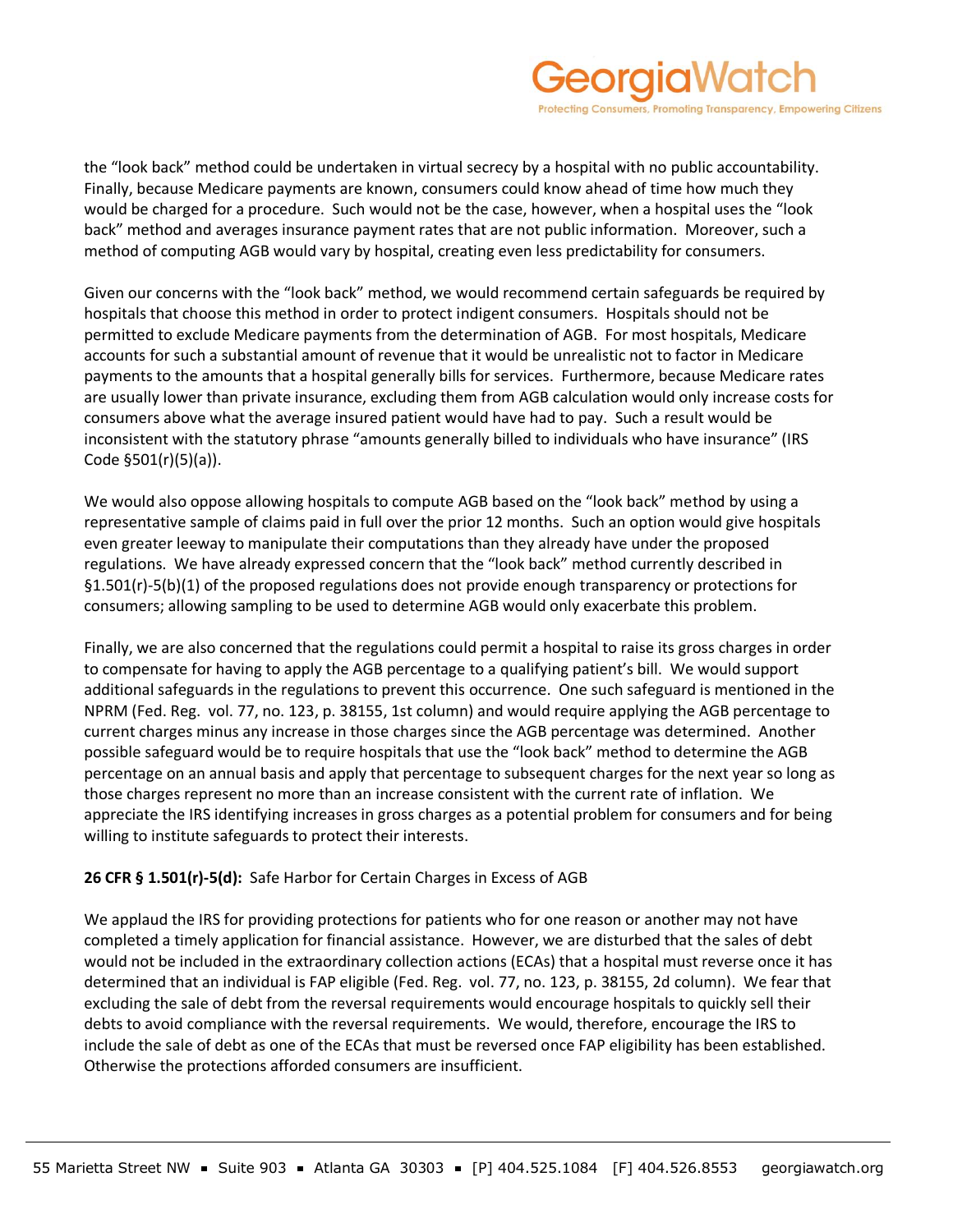# **26 CFR § 1.501(r)-6(b):** Extraordinary Collection Actions

We commend the IRS for making it clear in this section that the sale of debt to a collection agency is, in fact, an ECA. Whether simply referring debt to an outside agency (without an actual sale) is an ECA should be based on several factors. If a hospital, during the normal course of business, regularly uses the services of an outside agency for billing and collection purposes, and the hospital's agreement with that agency is such that the hospital can exercise control over the agency's practices at any time, then such referral of a delinquent patient's bill to it should not be considered an ECA, because under those circumstances, the hospital's actions would not be extraordinary. However, in the case of a hospital which normally does its own billing and collections, referring debt to a third party should be considered an ECA, because it would be outside of the hospital's normal pattern of debt collection. Furthermore, any contract with a third party collector that involves the hospital abdicating ultimate control should also be considered an ECA.

We are also pleased that the agency included debt reporting to credit agencies as an ECA; however, we are disappointed that several other common practices have not been included as ECAs in the regulations. Denying care based on prior non-payment, requiring a deposit prior to initiating care, and charging interest should all be considered ECAs and be prohibited during the entire 240 day application period. Each of these practices is already prohibited against patients at or below 200% of the federal poverty level in Georgia for hospitals that participate in the state's Indigent Care Trust Fund. Similar laws also exist in other states. In addition, the federal Emergency Medical Treatment and Active Labor Act, which requires hospitals to provide treatment to those in need of emergency care, contains similar prohibitions, most notably against denying care based on inability to pay, discussing payment while a patient is still in an emergency situation, and making decisions about treatment based on ability to pay. In keeping with the letter and spirit of these and other laws governing hospital emergency care, the regulations should specifically classify denying care based on prior nonpayment and requiring a deposit prior to initiating care as ECAs. Furthermore, the collection of interest is simply not fair during the time period (240 days) when a patient is permitted to apply for financial assistance and so should also be considered an ECA.

# **26 CFR § 1.501(r)-6(c):** Reasonable Efforts

While we applaud the IRS for requiring the reversal of ECAs taken prior to a patient qualifying for financial assistance, we believe it would be more effective and less burdensome for all involved to simply prohibit all ECAs during the entire 240 day application period. The current language in the regulations leaves open the possibility that consumers could apply and qualify for assistance within the 240 day application period provided in §1.501(r)-6(c) but submit their applications after their bill had been sold to a collector (which is permissible after the 120 day notification period per §1.501(r)-6(c)(7)(iii)(B)). From our experience with consumer complaints, we know that once a bill gets sold to a collection agency, it is virtually impossible to help the consumer, because of the strong-arm tactics and limited focus of collectors, as well as the general irreversibility of debt sales. In fact, we advise consumers to do all they can to avoid any debt being sold to a collector.

Therefore, we argue that it is both unfair and illogical to allow ECAs, such as debt selling, after the 120 day notification period but during the remaining 120 days in the application period when a patient may still apply for assistance. If the regulations allow a patient 240 days to apply for assistance then there should be no negative consequences for a patient who takes full advantage of the time period allowed by the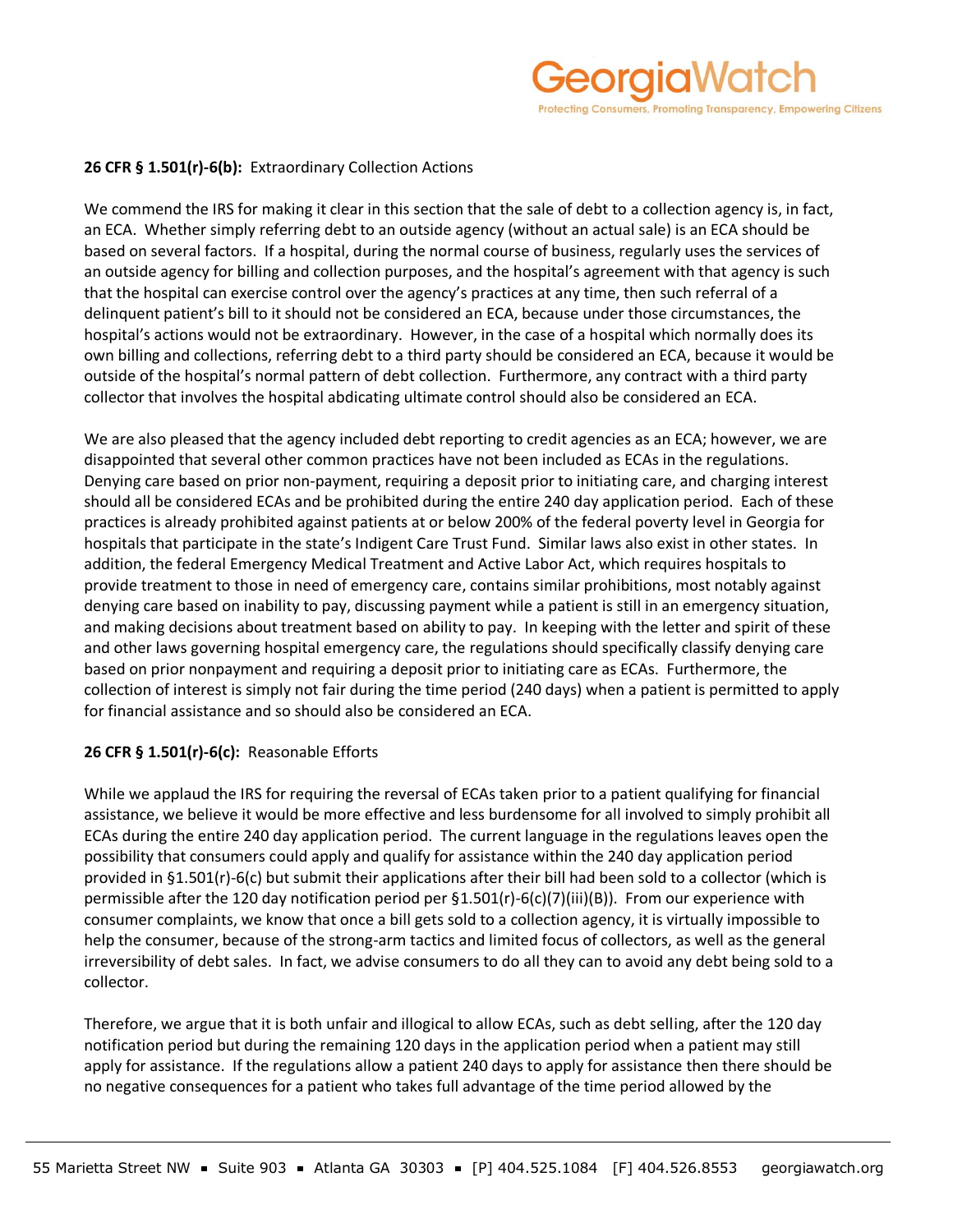

regulations. Prohibiting ECAs during this time would also avoid the burden of a hospital having to reverse ECAs it had already taken. ECAs could still be allowed after the entire 240 day application period has expired so long as they are not prohibited by existing state or federal laws. At the very least, sales of debt should be prohibited during the 240 day application period, because they are generally not reversible.

Regarding a patient who received his first bill before discharge, the notification and application periods should be run from the date of discharge. We would support clarification in the regulations that these periods always start on the date of the first bill or the date of discharge, whichever comes last. In addition, the agency should seriously consider further requiring a grace period for the patient who is discharged after their first bill arrives and thus measure the notification and application periods from 10 days post discharge in those circumstances. Patients who have recently been discharged are still in a vulnerable state and may not be able to fully comprehend or appreciate their bill or the assistance that is available.

# **26 CFR § 1.501(r)-6(c)(2):** Notifications about the FAP

We agree that once a hospital receives an FAP application from an individual, the hospital should no longer be required to notify that individual about the FAP. However, we reiterate our position that all ECAs should be prohibited during the entire 240 day application period, whether an individual has responded to FAP notifications or not.

# **26 CFR § 1.501(r)-6(c)(3):** Incomplete FAP Applications

We applaud the IRS for giving individuals who submit an incomplete FAP application an additional 30 days to submit a complete application. One way that the regulations could encourage timely submission of complete applications is to require that hospitals include, as part of their FAP notification, details of the consequences of submitting an incomplete application. In that way, patients would be encouraged to submit a complete application, knowing full well what the consequences would be of not doing so. It may even be best for this information to be given to patients or their representatives orally with their hospital discharge instructions. It is our experience that patients often become inundated with so many bills and written statements that the most important information can be lost in the fine print. The consequences of submission of an incomplete application should be made clear up front.

# **26 CFR § 1.501(r)-6(c)(4):** Complete FAP Applications

While we understand a hospital's need to reasonably manage its finances, we do not understand why a hospital would need any more flexibility than that already allowed under the regulations for collecting a patient's debt. Even during the 240 day application period when ECAs should be prohibited, we would support a hospital's right to use other methods to collect its debt, such as sending a patient a bill or calling a patient by telephone to make reasonable inquiries. After the 240 day period, a hospital would be free to use any legal means to collect the debt, including ECAs. We do not perceive a need for any further flexibility during this 240 day period as 240 days is shorter than the period it takes most hospitals to be fully compensated for care anyway, whether from insurance or individual payments.

If information apart from the FAP application is used to determine eligibility, it should only be allowed when in the patient's favor. Most of the time, it will be in consumers' best interests to have eligibility for financial